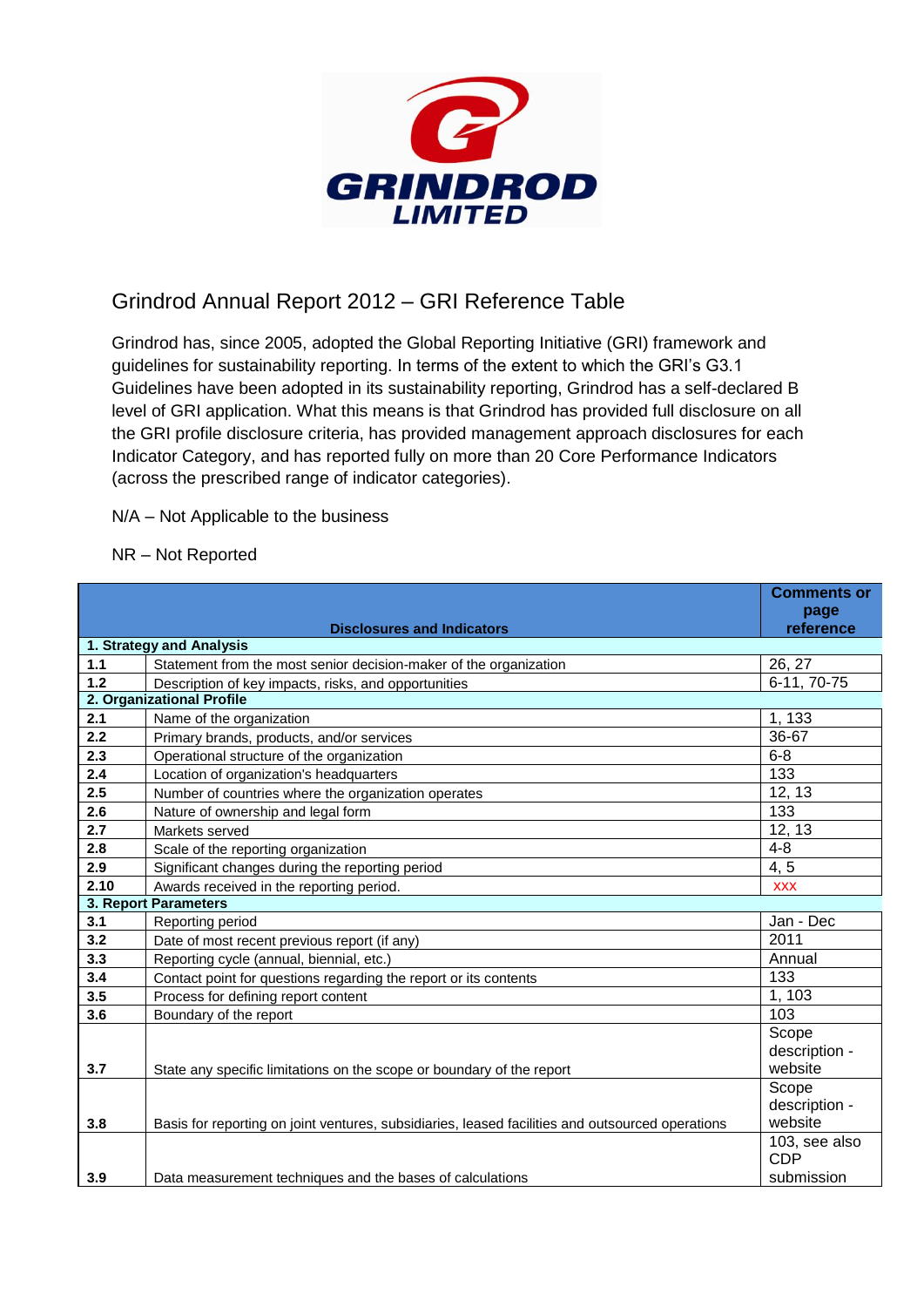|                                 |                                                                                                                                                                                                    | Environmental              |  |
|---------------------------------|----------------------------------------------------------------------------------------------------------------------------------------------------------------------------------------------------|----------------------------|--|
|                                 | Explanation of the effect of any re-statements of information provided in earlier reports, and the                                                                                                 | KPI tables on              |  |
| 3.10                            | reasons for such re-statement<br>Significant changes from previous reporting periods in the scope, boundary, or measurement                                                                        | website<br>N/A             |  |
| 3.11                            | methods applied in the report                                                                                                                                                                      |                            |  |
| 3.12                            | Table identifying the location of the Standard Disclosures in the report                                                                                                                           | This table                 |  |
| 3.13                            | Policy and current practice with regard to seeking external assurance for the report                                                                                                               | 1,93                       |  |
|                                 | 4. Governance, Commitments, and Engagement                                                                                                                                                         |                            |  |
| 4.1                             | Governance structure                                                                                                                                                                               | 76-83                      |  |
| 4.2                             | Indicate whether the Chair of the highest governance body is also an executive officer.                                                                                                            | No                         |  |
| 4.3                             | Number of members of the highest governance body that are independent and/or non-executive                                                                                                         | 11 of 16                   |  |
| 4.4                             | Mechanisms for shareholders and employees to provide recommendations or direction to the<br>highest governance body                                                                                | $16 - 19$                  |  |
| 4.5                             | Linkage between compensation for members of the highest governance body, senior managers,<br>and executives and the organization's performance                                                     | 86-92                      |  |
| 4.6                             | Processes in place for the highest governance body to ensure conflicts of interest are avoided                                                                                                     | 76, 77, 79                 |  |
| 4.7                             | Process for determining the qualifications and expertise of the members of the highest<br>governance body for guiding the organization's strategy on economic, environmental, and social<br>topics | 77,78                      |  |
| 4.8                             | Internally developed statements of mission or values, codes of conduct, and principles relevant<br>to economic, environmental, and social performance and the status of their implementation       | 81, 96-99,<br>102-104      |  |
| 4.9                             | Procedures of the highest governance body for overseeing the organization's identification and<br>management of economic, environmental, and social performance                                    | $\overline{77}$ , 78       |  |
| 4.10                            | Processes for evaluating the highest governance body's own performance, particularly with<br>respect to economic, environmental, and social performance                                            | 76, 77                     |  |
|                                 |                                                                                                                                                                                                    | Scope                      |  |
| 4.11                            | Explanation of whether and how the precautionary approach or principle is addressed by the<br>organization                                                                                         | description -<br>website   |  |
| 4.12                            | Externally developed economic, environmental, and social charters, principles, or other initiatives<br>to which the organization subscribes or endorses                                            | 1, 65, 103                 |  |
| 4.13                            | Memberships in significant and influential associations                                                                                                                                            | 19                         |  |
| $4.14 -$<br>4.17                |                                                                                                                                                                                                    | $16 - 19$                  |  |
|                                 | Stakeholder engagement<br><b>Economic Indicators</b>                                                                                                                                               |                            |  |
|                                 | <b>Economic performance</b>                                                                                                                                                                        |                            |  |
| EC <sub>1</sub>                 | Direct economic value generated and distributed                                                                                                                                                    | 33                         |  |
| EC <sub>2</sub>                 | Financial implications and other risks and opportunities for the organization's activities due to<br>climate change                                                                                | 75, 109                    |  |
| EC <sub>3</sub>                 | Coverage of the organization's defined benefit plan obligations                                                                                                                                    | 84-92, 96-98               |  |
| EC4                             | Significant financial assistance received from government                                                                                                                                          | None                       |  |
| <b>Market presence</b>          |                                                                                                                                                                                                    |                            |  |
| EC <sub>5</sub>                 | Range of ratios of standard entry level wage compared to local minimum wage at significant<br>locations of operation                                                                               | <b>NR</b>                  |  |
| EC <sub>6</sub>                 | Policy, practices, and proportion of spending on locally-based suppliers at significant locations of<br>operation                                                                                  | 17, 47, 50                 |  |
| EC7                             | Procedures for local hiring and proportion of senior management hired from the local community<br>at significant locations of operation                                                            | 97                         |  |
|                                 | <b>Indirect economic impacts</b>                                                                                                                                                                   |                            |  |
| EC <sub>8</sub>                 | Development and impact of infrastructure investments and services provided primarily for public<br>benefit through commercial, in-kind, or pro bono engagement                                     | 100                        |  |
| EC <sub>9</sub>                 | Understanding and describing significant indirect economic impacts, including the extent of<br>impacts                                                                                             | 100                        |  |
| <b>Environmental Indicators</b> |                                                                                                                                                                                                    |                            |  |
| <b>Materials</b>                |                                                                                                                                                                                                    | N/A. No                    |  |
| EN <sub>1</sub>                 | Materials used by weight or volume                                                                                                                                                                 | mining or<br>manufacturing |  |
|                                 |                                                                                                                                                                                                    | N/A. No                    |  |
|                                 |                                                                                                                                                                                                    | mining or                  |  |
| EN <sub>2</sub>                 |                                                                                                                                                                                                    |                            |  |
|                                 |                                                                                                                                                                                                    | manufacturing              |  |
| <b>Energy</b>                   | Percentage of materials used that are recycled input materials                                                                                                                                     |                            |  |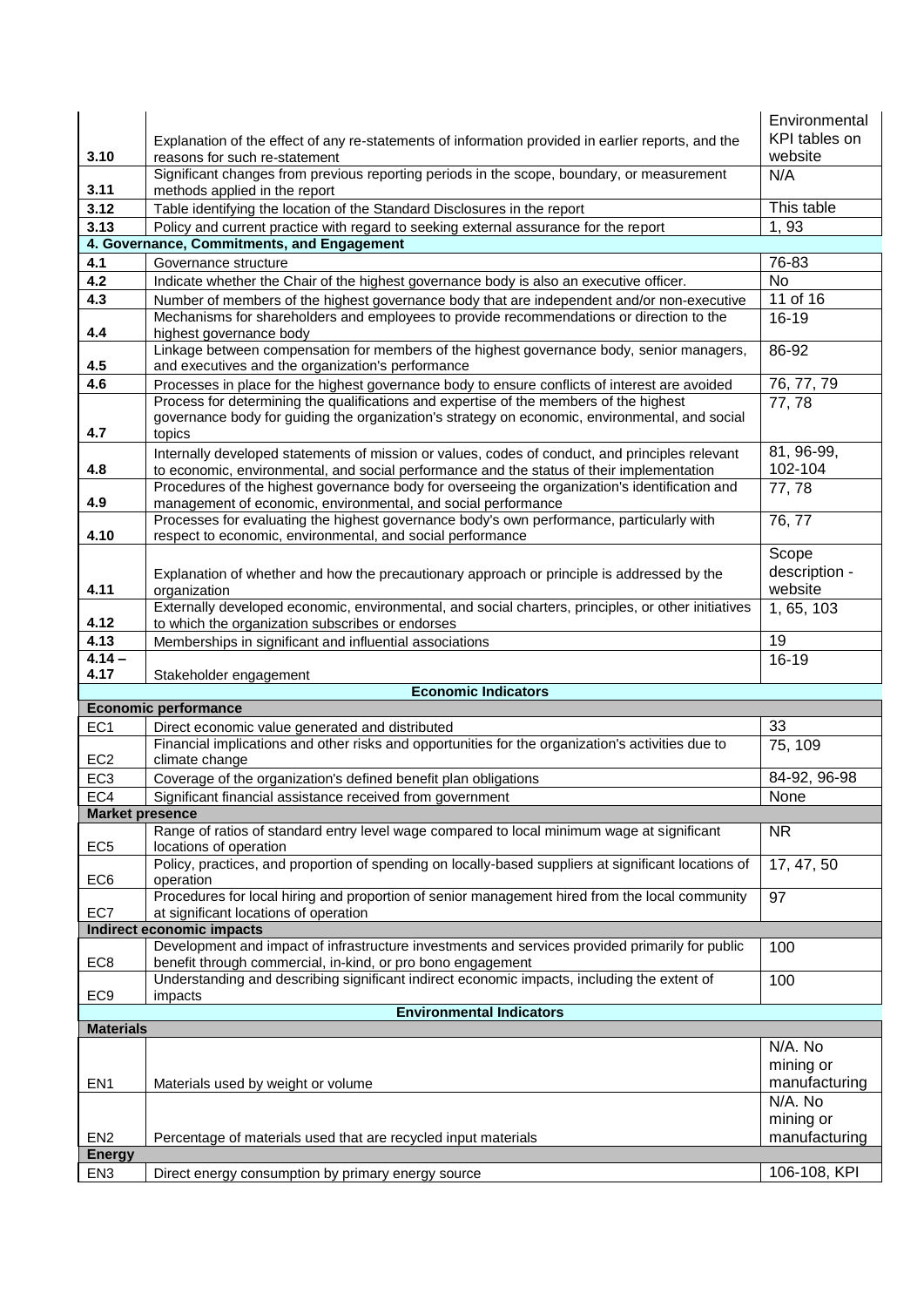|                     |                                                                                                                                                                   | tables on<br>website       |
|---------------------|-------------------------------------------------------------------------------------------------------------------------------------------------------------------|----------------------------|
|                     |                                                                                                                                                                   | 106-108, KPI               |
|                     |                                                                                                                                                                   | tables on                  |
| EN <sub>4</sub>     | Indirect energy consumption by primary source                                                                                                                     | website                    |
| EN <sub>5</sub>     | Energy saved due to conservation and efficiency improvements                                                                                                      | 106-108                    |
| EN <sub>6</sub>     | Initiatives to provide energy-efficient or renewable energy based products and services                                                                           | 106-108                    |
| EN7                 | Initiatives to reduce indirect energy consumption and reductions achieved                                                                                         | 106-108                    |
| Water               |                                                                                                                                                                   |                            |
|                     |                                                                                                                                                                   | 105, 106, KPI              |
|                     |                                                                                                                                                                   | tables on                  |
| EN <sub>8</sub>     | Total water withdrawal by source                                                                                                                                  | website<br>N/A             |
| EN <sub>9</sub>     | Water sources significantly affected by withdrawal of water                                                                                                       |                            |
|                     |                                                                                                                                                                   | 105, 106, KPI<br>tables on |
| <b>EN10</b>         | Percentage and total volume of water recycled and reused                                                                                                          | website                    |
| <b>Biodiversity</b> |                                                                                                                                                                   |                            |
| EN11,               |                                                                                                                                                                   | 104, 105                   |
| <b>EN 12</b>        | Description of impacts on biodiversity                                                                                                                            |                            |
| <b>EN13</b>         | Habitats protected or restored.                                                                                                                                   | 104, 105                   |
| <b>EN14</b>         | Strategies, current actions, and future plans for managing impacts on biodiversity                                                                                | 104, 105                   |
| <b>EN15</b>         | Number of endangered species affected by operations                                                                                                               | N/A                        |
|                     | Emissions, effluents and waste                                                                                                                                    |                            |
|                     |                                                                                                                                                                   | 106-108, KPI               |
|                     |                                                                                                                                                                   | tables on                  |
| <b>EN16</b>         | Total direct and indirect greenhouse gas emissions by weight                                                                                                      | website                    |
|                     |                                                                                                                                                                   | 106-108, KPI               |
|                     |                                                                                                                                                                   | tables on                  |
| <b>EN17</b>         | Other relevant indirect greenhouse gas emissions by weight                                                                                                        | website                    |
|                     |                                                                                                                                                                   | 106-108, 106-              |
|                     |                                                                                                                                                                   | 108, KPI<br>tables on      |
|                     |                                                                                                                                                                   | website                    |
| <b>EN18</b>         | Initiatives to reduce greenhouse gas emissions and reductions achieved                                                                                            | 106-108, KPI               |
|                     |                                                                                                                                                                   | tables on                  |
| <b>EN19</b>         | Emissions of ozone-depleting substances by weight                                                                                                                 | website                    |
|                     |                                                                                                                                                                   | 106, 107, KPI              |
|                     |                                                                                                                                                                   | tables on                  |
| <b>EN20</b>         | NOx, SOx, and other significant air emissions by type and weight                                                                                                  | website                    |
|                     |                                                                                                                                                                   | 105, 106, KPI              |
|                     |                                                                                                                                                                   | tables on                  |
| <b>EN21</b>         | Total water discharge by quality and destination                                                                                                                  | website                    |
|                     |                                                                                                                                                                   | 106, KPI                   |
|                     |                                                                                                                                                                   | tables on                  |
| <b>EN22</b>         | Total weight of waste by type and disposal method                                                                                                                 | website                    |
|                     |                                                                                                                                                                   | 105, None                  |
| <b>EN23</b>         | Total number and volume of significant spills                                                                                                                     | significant                |
| <b>EN24</b>         | Transport of hazardous waste                                                                                                                                      | 104                        |
| <b>EN25</b>         | Identity, size, protected status, and biodiversity value of water bodies significantly affected by the<br>reporting organization's discharges of water and runoff | N/A                        |
|                     | <b>Products and services</b>                                                                                                                                      |                            |
|                     | Initiatives to mitigate environmental impacts of products and services, and extent of impact                                                                      | 104, 105                   |
| <b>EN26</b>         | mitigation                                                                                                                                                        |                            |
| <b>EN27</b>         | Percentage of products sold and their packaging materials that are reclaimed by category                                                                          | N/A                        |
| <b>Compliance</b>   |                                                                                                                                                                   |                            |
|                     | Monetary value of significant fines and total number of non-monetary sanctions for non-                                                                           | 86, None                   |
| <b>EN28</b>         | compliance with environmental laws and regulations                                                                                                                | significant                |
| <b>Transport</b>    |                                                                                                                                                                   |                            |
| <b>EN29</b>         | Significant environmental impacts of transporting products and other goods and materials used<br>for the organization's operations                                | 85-88                      |
|                     |                                                                                                                                                                   |                            |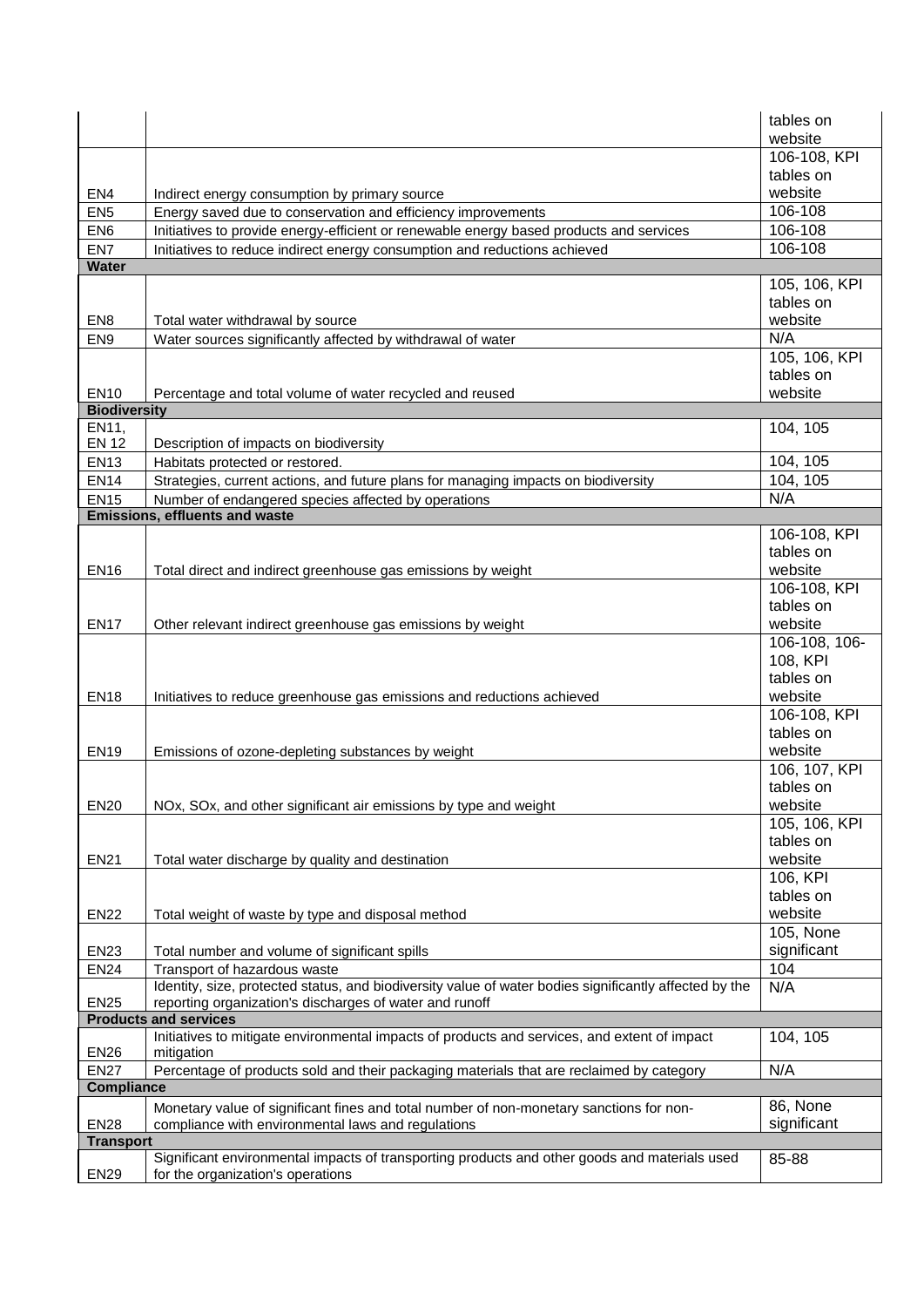| <b>Overall</b>                        |                                                                                                                                                                                  |               |  |  |
|---------------------------------------|----------------------------------------------------------------------------------------------------------------------------------------------------------------------------------|---------------|--|--|
| <b>EN30</b>                           | Total environmental protection expenditures and investments by type.                                                                                                             | <b>NR</b>     |  |  |
|                                       | <b>Social: Labor Practices and Decent Work</b>                                                                                                                                   |               |  |  |
| <b>Employment</b>                     |                                                                                                                                                                                  |               |  |  |
| LA1                                   | Total workforce by employment type, employment contract, and region.                                                                                                             | 96, 97        |  |  |
| LA <sub>2</sub>                       | Total number and rate of employee turnover by age group, gender, and region                                                                                                      | <b>NR</b>     |  |  |
|                                       | Benefits provided to full-time employees that are not provided to temporary or part-time                                                                                         | 95            |  |  |
| LA <sub>3</sub>                       | employees                                                                                                                                                                        |               |  |  |
|                                       | <b>Labor/management relations</b>                                                                                                                                                |               |  |  |
| LA4                                   | Percentage of employees covered by collective bargaining agreements.                                                                                                             | 96            |  |  |
|                                       | Minimum notice period(s) regarding significant operational changes, including whether it is                                                                                      | <b>NR</b>     |  |  |
| LA <sub>5</sub>                       | specified in collective agreements                                                                                                                                               |               |  |  |
|                                       | <b>Occupational health and safety</b>                                                                                                                                            |               |  |  |
| LA6                                   | Percentage of total workforce represented in formal joint management-worker health and safety<br>committees                                                                      | <b>NR</b>     |  |  |
| LA7                                   | Rates of injury, occupational diseases, lost days, and absenteeism, and number of work-related<br>fatalities by region                                                           | 99            |  |  |
| LA8                                   | Education, training, counselling, prevention, and risk-control programs in place to assist<br>workforce members, their families, or community members regarding serious diseases | 99            |  |  |
| LA9                                   | Health and safety topics covered in formal agreements with trade unions                                                                                                          | <b>NR</b>     |  |  |
|                                       | <b>Training and education</b>                                                                                                                                                    |               |  |  |
| <b>LA10</b>                           | Average hours of training per year per employee by employee category                                                                                                             | <b>NR</b>     |  |  |
|                                       | Programs for skills management and lifelong learning that support the continued employability of                                                                                 | 97, 98        |  |  |
| <b>LA11</b>                           | employees and assist them in managing career endings                                                                                                                             |               |  |  |
| <b>LA12</b>                           | Percentage of employees receiving regular performance and career development reviews                                                                                             | 97, 98        |  |  |
|                                       | Diversity and equal opportunity                                                                                                                                                  |               |  |  |
| LA13                                  | Composition of governance bodies and breakdown of employees per category according to<br>gender, age group, minority group membership, and other indicators of diversity         | 97            |  |  |
| <b>LA14</b>                           | Ratio of basic salary of men to women by employee category                                                                                                                       | <b>NR</b>     |  |  |
|                                       | <b>Social: Human Rights</b>                                                                                                                                                      |               |  |  |
|                                       | Diversity and equal opportunity                                                                                                                                                  |               |  |  |
|                                       | Percentage and total number of significant investment agreements that include human rights                                                                                       | <b>NR</b>     |  |  |
| HR1                                   | clauses or that have undergone human rights screening                                                                                                                            |               |  |  |
| HR <sub>2</sub>                       | Percentage of significant suppliers and contractors that have undergone screening on human<br>rights and actions taken                                                           | <b>NR</b>     |  |  |
| HR <sub>3</sub>                       | Total hours of employee training on policies and procedures concerning aspects of human rights<br>that are relevant to operations, including the percentage of employees trained | <b>NR</b>     |  |  |
|                                       | <b>Non-discrimination</b>                                                                                                                                                        |               |  |  |
| HR4                                   | Total number of incidents of discrimination and actions taken                                                                                                                    | None          |  |  |
|                                       | Freedom of association and collective bargaining                                                                                                                                 |               |  |  |
|                                       | Operations identified in which the right to exercise freedom of association and collective                                                                                       | None          |  |  |
| HR <sub>5</sub><br><b>Child labor</b> | bargaining may be at significant risk, and actions taken to support these rights                                                                                                 |               |  |  |
|                                       | Operations identified as having significant risk for incidents of child labor, and measures taken to                                                                             | None          |  |  |
| HR <sub>6</sub>                       | contribute to the elimination of child labor                                                                                                                                     |               |  |  |
|                                       | Forced and compulsory labor<br>Operations identified as having significant risk for incidents of forced or compulsory labor, and                                                 | None          |  |  |
| HR7                                   | measures to contribute to the elimination of forced or compulsory labor                                                                                                          |               |  |  |
|                                       | <b>Security practices</b>                                                                                                                                                        |               |  |  |
| HR <sub>8</sub>                       | Percentage of security personnel trained in the organization's policies or procedures concerning<br>aspects of human rights that are relevant to operations                      | <b>NR</b>     |  |  |
|                                       | <b>Indigenous rights</b>                                                                                                                                                         |               |  |  |
| HR <sub>9</sub>                       | Total number of incidents of violations involving rights of indigenous people                                                                                                    | None          |  |  |
|                                       | <b>Social: Society</b>                                                                                                                                                           |               |  |  |
| <b>Community</b>                      |                                                                                                                                                                                  |               |  |  |
| SO <sub>1</sub>                       | Nature, scope, and effectiveness of any programs and practices that assess and manage the<br>impacts of operations on communities, including entering, operating, and exiting    | <b>NR</b>     |  |  |
| <b>Corruption</b>                     |                                                                                                                                                                                  |               |  |  |
| SO <sub>2</sub>                       | Percentage and total number of business units analyzed for risks related to corruption                                                                                           | <b>NR</b>     |  |  |
| SO <sub>3</sub>                       | Percentage of employees trained in organization's anti-corruption policies/procedures                                                                                            | <b>NR</b>     |  |  |
| SO <sub>4</sub>                       | Actions taken in response to incidents of corruption.                                                                                                                            | None required |  |  |
| <b>Public policy</b>                  |                                                                                                                                                                                  |               |  |  |
| SO <sub>5</sub>                       | Public policy positions and participation in public policy development and lobbying                                                                                              |               |  |  |
|                                       |                                                                                                                                                                                  |               |  |  |